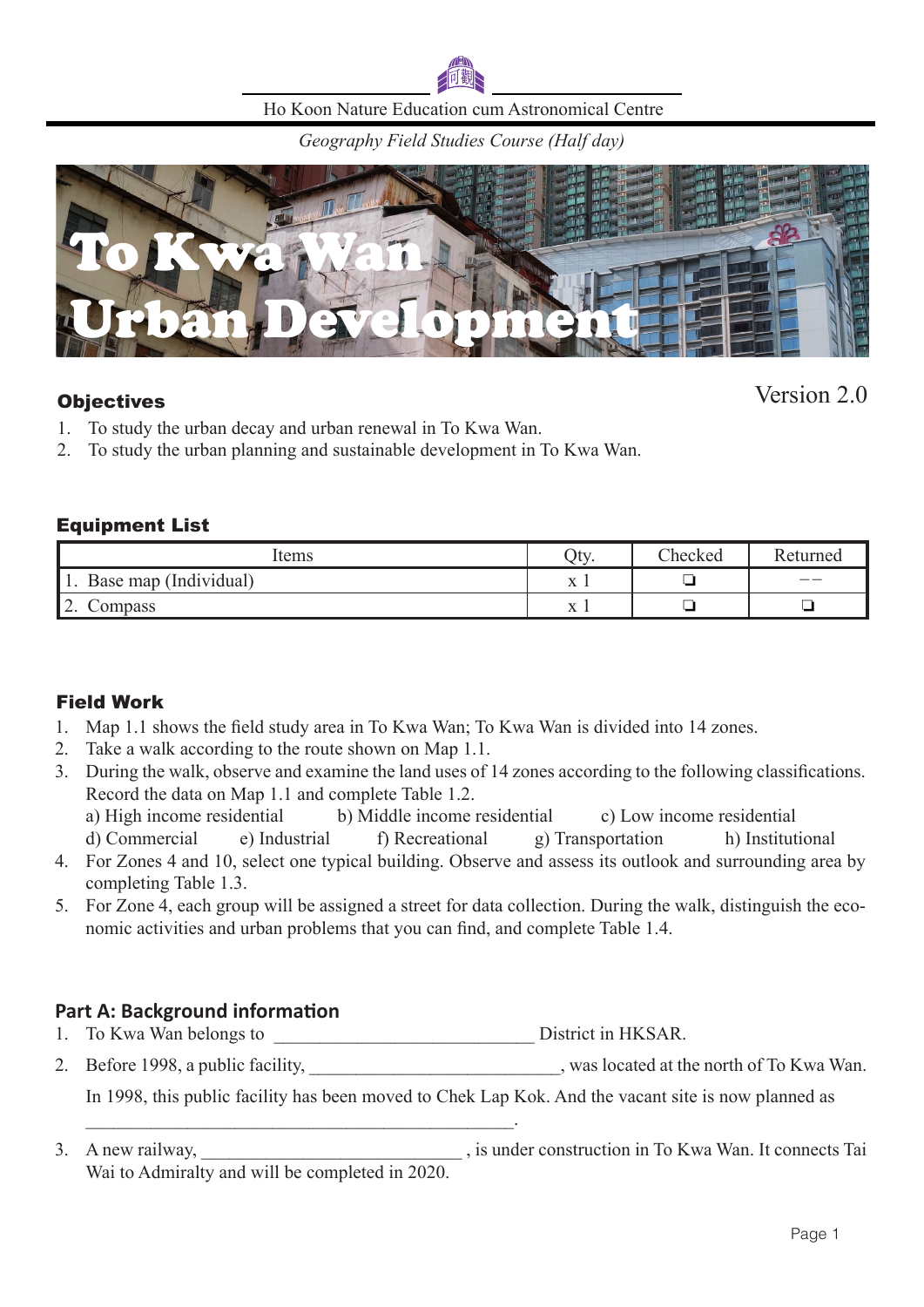#### **Part B: Data Processing**

Total score

1. Complete the following table according to the aerial photo of To Kwa Wan in 1979 and observation in the field. Table 1.2: Changes of Land Uses in To Kwa Wan

| Zones                           | Land Uses in 1979      | <b>Land Uses Nowadays</b> | Any changes? $\swarrow$ / $\times$ |
|---------------------------------|------------------------|---------------------------|------------------------------------|
|                                 | Industrial             |                           |                                    |
| $\overline{2}$                  | Industrial             |                           |                                    |
| 3                               | Industrial             |                           |                                    |
| $\overline{4}$                  | Low income residential |                           |                                    |
| 5                               | Industrial             |                           |                                    |
| 6                               | Industrial             |                           |                                    |
| 7                               | Industrial             |                           |                                    |
| 8                               | Industrial             |                           |                                    |
| 9<br>Low income residential     |                        |                           |                                    |
| 10                              | Industrial             |                           |                                    |
| 11                              | Transportation         |                           |                                    |
| 12                              | Industrial             |                           |                                    |
| 13                              | Industrial             |                           |                                    |
| 14<br>Middle income residential |                        |                           |                                    |

2. For Zones 4 and 10, select one typical building for observation. Complete the following table by observing its outlook and surrounding area.

|                          |                             | Zone 4                                                                  |                |                                                        | Zone 10        |                       |         |  |
|--------------------------|-----------------------------|-------------------------------------------------------------------------|----------------|--------------------------------------------------------|----------------|-----------------------|---------|--|
|                          | 1. Exterior<br>walls        | Better<--------------------->Worse<br>$4 \quad 3 \quad 2$               |                | Better<---------------------->Worse                    |                | $4 \quad 3 \quad 2$   |         |  |
| Building characteristics | 2. Design                   | Better<----------------------->Worse<br>$\overline{3}$<br>4             | $\overline{2}$ | Better<----------------------->Worse                   | 3 <sup>7</sup> | $\overline{2}$        |         |  |
|                          | 3. Height                   | Moderate<--------->Not Moderate<br>$\overline{3}$<br>4                  | 2 1            | Moderate<--------->Not Moderate<br>4                   | $\overline{3}$ |                       | 2 1     |  |
|                          | 4. Density                  | Lower<--------------------->Higher<br>$4 \t 3 \t 2 \t 1$                |                | Lower<---------------------->Higher                    |                | $4 \quad 3 \quad 2$   |         |  |
|                          | 5. Age                      | Younger <--------------------->Older<br>$4 \t 3 \t 2 \t 1$              |                | Younger <--------------------->Older                   |                | $4 \t 3 \t 2 \t 1$    |         |  |
| Living environment:      | 6.Infrastructure            | More<-------------------------->Less<br>$\overline{3}$<br>4             | $2 \quad 1$    | More<-------------------------->Less                   | $\mathfrak{Z}$ | $2 \quad 1$           |         |  |
|                          | 7. Recreation<br>facilities | More<-------------------------->Less<br>$3 \t 2 \t 1$<br>$\overline{4}$ |                | More<-------------------------->Less<br>$\overline{4}$ |                | $3\qquad 2$           | $\perp$ |  |
|                          | 8. Traffic<br>conditions    | Smoother<-------------> Congested<br>$4 \quad 3 \quad 2 \quad 1$        |                | Smoother<-------------> Congested                      |                | $4 \quad 3 \quad 2$   |         |  |
|                          | 9. Road<br>conditions       | Clean <-------------------------> Dirty<br>3<br>2<br>$\overline{4}$     |                | Clean <--------------------------> Dirty<br>4          | $\mathfrak{Z}$ | $\overline{2}$        |         |  |
|                          | Major G/F shops             | Commercial/Industrial                                                   |                |                                                        |                | Commercial/Industrial |         |  |
|                          | Landuse                     | High / Middle / Low income residential                                  |                | High / Middle / Low income residential                 |                |                       |         |  |
|                          |                             |                                                                         |                |                                                        |                |                       |         |  |

Table 1.3: Living conditions of different residential areas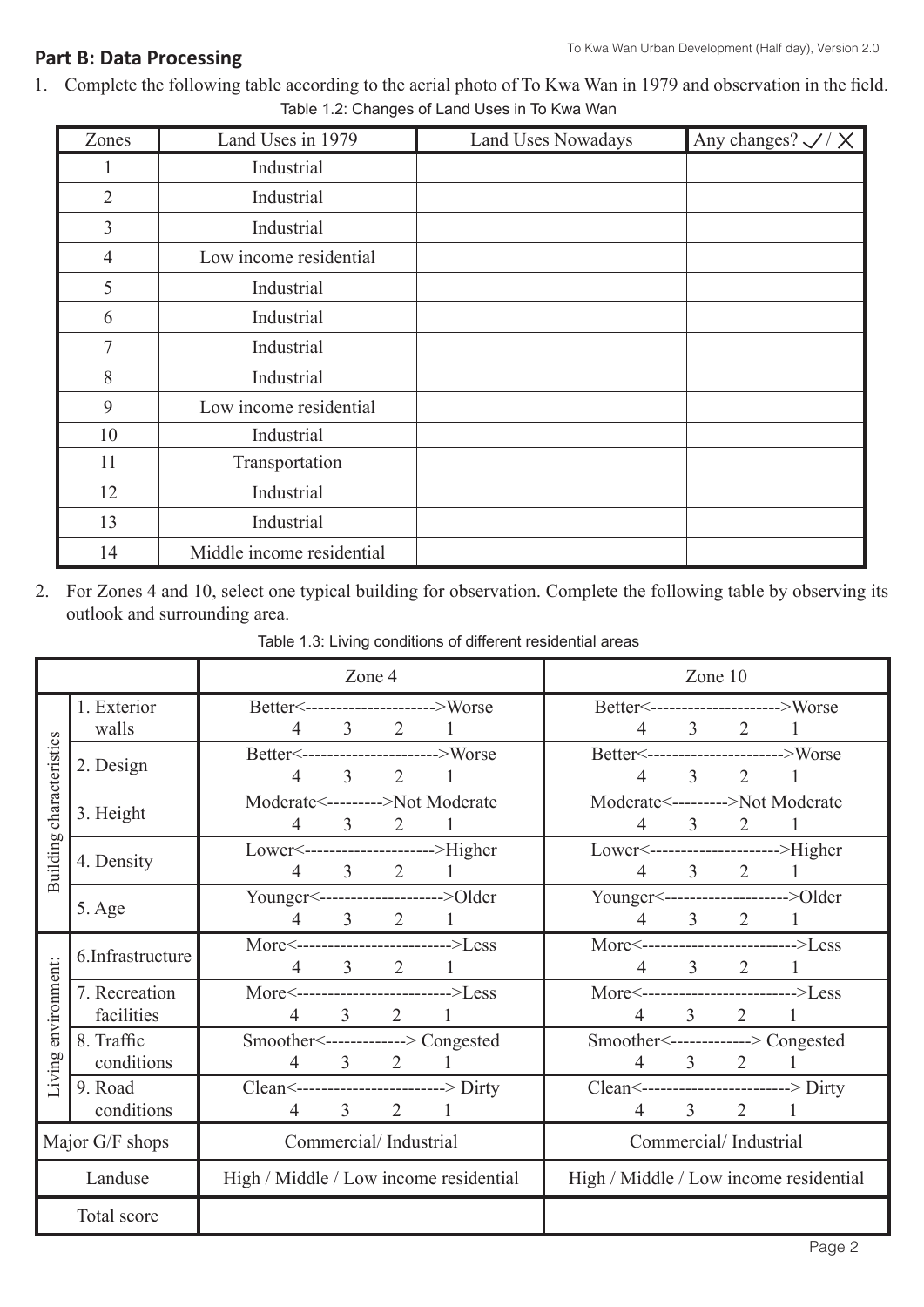3. Distinguish the types of economic activities and urban problems found along the transect in Zone 4 and complete Table 1.4.

Table 1.4: The types of economic activities and urban problems found along the street in Zone 4

| $E$ conomic<br>activities | Chinese<br>Restaurant            | $\Box$ Restaurant          | Property<br>Company | $\Box$ Bank                 | $\Box$ Boutiques       |
|---------------------------|----------------------------------|----------------------------|---------------------|-----------------------------|------------------------|
|                           | $\Box$ Grocery store             | Covenience<br><b>Store</b> | Newspaper<br>Stand  | Fruit Stall                 | $\Box$ Supermarket     |
|                           | Car Glasses<br>Selling           | $\Box$ Car Repairing       | $\Box$ Car Beauty   | Engineering<br>and Hardware | $\Box$ Others:         |
| problems<br>Urban         | Air Pollution                    | □ Water Pollution          | Noise Pollution     | □ Solid Waste               | $\Box$ Light Pollution |
|                           | Inner City<br><b>Urban Decay</b> | Housing<br>Problems        | Traffic<br>Problems | $\Box$ Others:              |                        |

# **Part C: Extended Activity**

- 1. Using Map 1.1, draw a land use zoning map according to the following guidelines.
	- a) High income residential (red) b) Middle income residential (blue)
	- c) Low income residential (yellow) d) Commercial (brown) e) Industrial (grey)
	- f) Recreational (green) g) Transportation (purple) h) Institutional (orange)
		-

- 
- 

2. Extended Questions (Apart from the evidences observed in the field, students may also find more information by searching the internet or other secondary sources.)